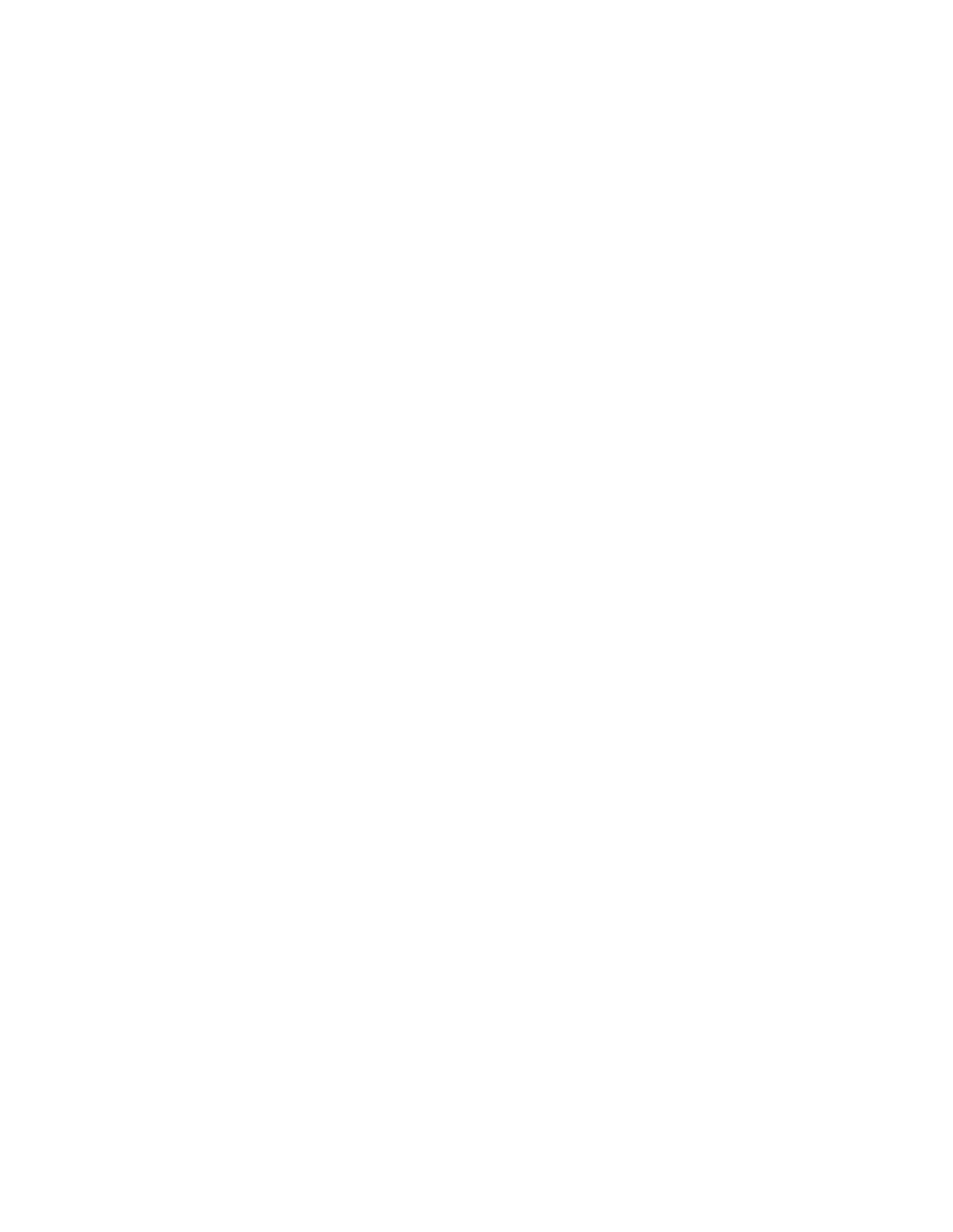#### **Document 1**

### Majority Opinion (7-2), Tinker v. Des Moines, 1969

It can hardly be argued that either students or teachers shed their constitutional rights to freedom of speech or expression at the schoolhouse gate...The problem posed by the present case does not relate to regulation of the length of skirts or the type of clothing, to hair style, or deportment. It does not concern aggressive, disruptive action or even group demonstrations. Our problem involves direct, primary First Amendment rights akin to "pure speech."

If a regulation were adopted by school officials forbidding discussion of the Vietnam conflict, or the expression by any student of opposition to it anywhere on school property except as part of a prescribed classroom exercise, it would be obvious that the regulation would violate the constitutional rights of students, at least if it could not be justified by a showing that the students' activities would materially and substantially disrupt the work and discipline of the school. In the circumstances of the present case, the prohibition of the silent, passive "witness" of the armbands," as one of the children called it, is no less offensive to the Constitution's guarantees.

#### **Document 2**

Over the years, students have protested everything from apartheid in South Africa to a ban on dancing. Students with Black Lives Matter have inspired countless young people and adults by standing up for racial justice. And of course, there were 2018's massive student protests that followed the shooting massacre at Marjory Stoneman Douglas High School in Parkland, Florida.

Social media has provided even more opportunities for students to make their voices heard — although some schools have attempted to extend their power to punish students for speaking off-campus and outside school hours.

Schools aren't supposed to only teach things like math and science — they're also supposed to prepare students to participate in society. The ability to speak out and make up your own mind through freedom of expression lies at the core of what it means to live in our society, and it wouldn't make sense for public schools to try to stop students from learning to exercise their speech rights. A half century after the Supreme Court recognized that truth, it's as important now as ever.